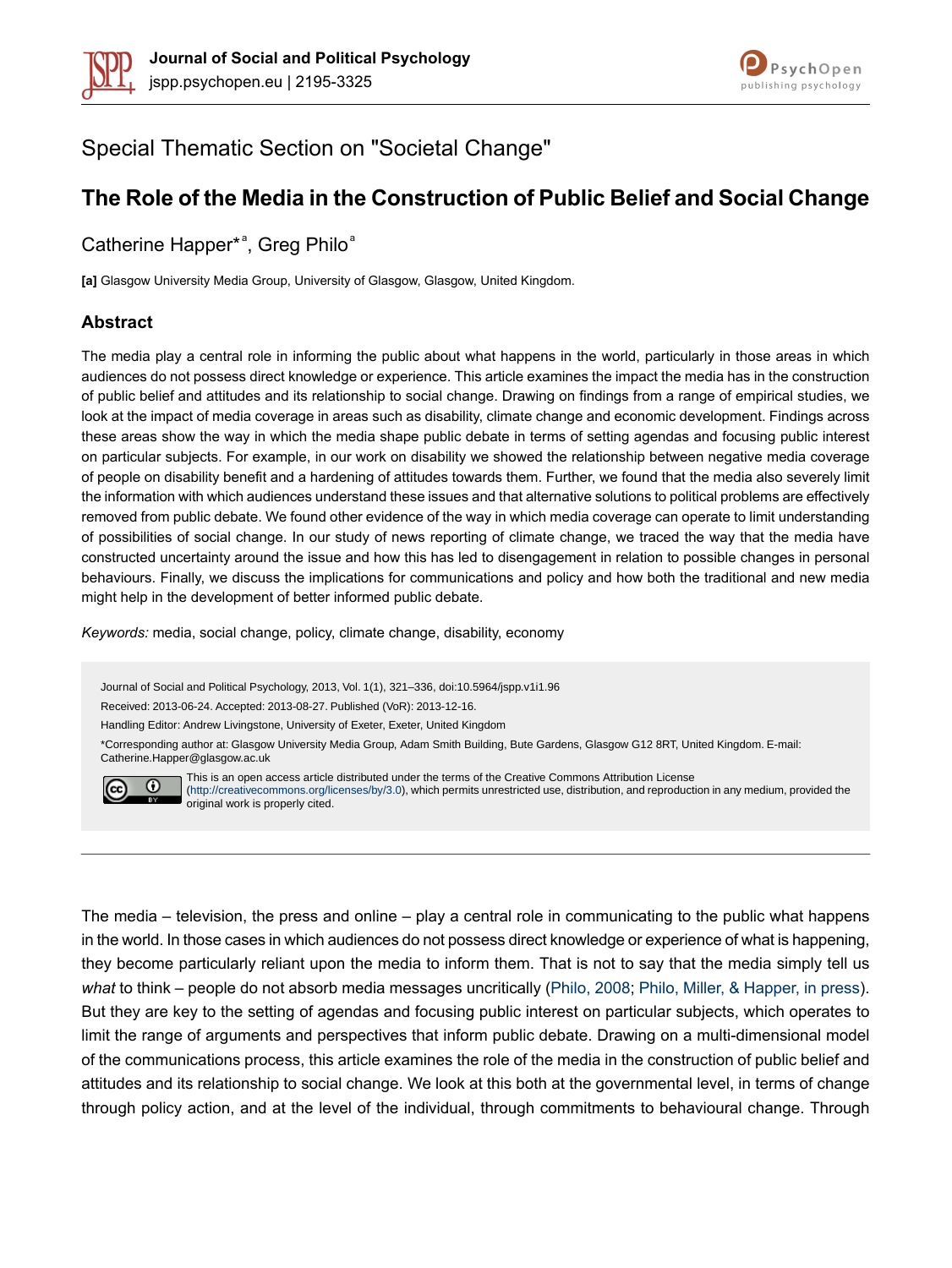discussions of findings from a range of empirical studies, we illustrate the ways in which the media shape public debate and input into changes in the pattern of beliefs. The conditions under which people accept or reject a message when they are aware of a range of alternatives are fundamental to this process, and are discussed in depth. We then discuss the ways in which such attitudinal shifts facilitate changes at the level of policy. Finally, we examine the way in which audience beliefs and understandings relate to changes in commitments to alter individual behaviours in their intersection with structural support – and the impact of such changes for wider social change.

### **Research Context**

The advent of digital media has shown that the world is made up of a mass of circulating, disjointed, and often contradictory information. An effective flow of information between the various distinct groups in the public sphere has historically been made possible by the mass media, which systematically edit and interpret the mass of information, making some sense of the world for audiences. As certain knowledges have been promoted over others, they have effectively been given the privileged status of being authoritative and, in some cases, truthful ([Fairclough,](#page-13-0) [2003](#page-13-0); Glasgow [University](#page-13-1) Media Group, 1976, [1980](#page-13-2), [1982](#page-13-3); Herman & [Chomsky,](#page-13-4) 1994; Van Dijk, [1998](#page-14-2)).

In terms of shaping content, we argue that a number of privileged groups contribute to the production of media accounts, including social and political institutions and other interest groups such as lobbyists and the public relations industry (Miller & [Dinan,](#page-14-3) 2000, [2009](#page-14-4)). These different groups intersect to shape the issues open to discussion, but the outcome can also severely limit the information to which audiences have access. The media can effectively remove issues from public discussion. The analysis of media content – of what we are told and not told – is therefore a prime concern. But the relationship of media content to audiences is not singular or one-way. Policymakers, for example, can both feed information into the range of media, and also attempt to anticipate audience response to the manner in which policy is shaped and presented. In addition, they anticipate the way in which their words will be 'mediated' and reproduced in various media outlets. The key point is therefore that all of the elements involved in the communications circuit intersect and are dynamic. Whilst in past research each element (e.g. content or effects of media) has often been examined separately, we explain here why it is important to analyse the inter-relations of each of these different components in any discussion of the media's role in social change. We begin with media content.

## **Methods: Content Analysis**

Our approach is based on the assumption that in any controversial area there will be competing ways of explaining events and their history. These often relate to different political positions and can be seen as ideological if they relate to the legitimation of ways of understanding that are connected to social interests. In this way, ideology (meaning an interest-linked perspective) and the struggle for legitimacy by groups go hand in hand.

Our method begins by setting out the range of available arguments in public discourse on a specific subject. We then analyse the news texts to establish which of these appear and how they do so in the flow of news programming and press coverage. Some may be referenced only occasionally or in passing while others occupy a much more dominant position, being highlighted in news headlines or in interview questions or editorials. In the case of media

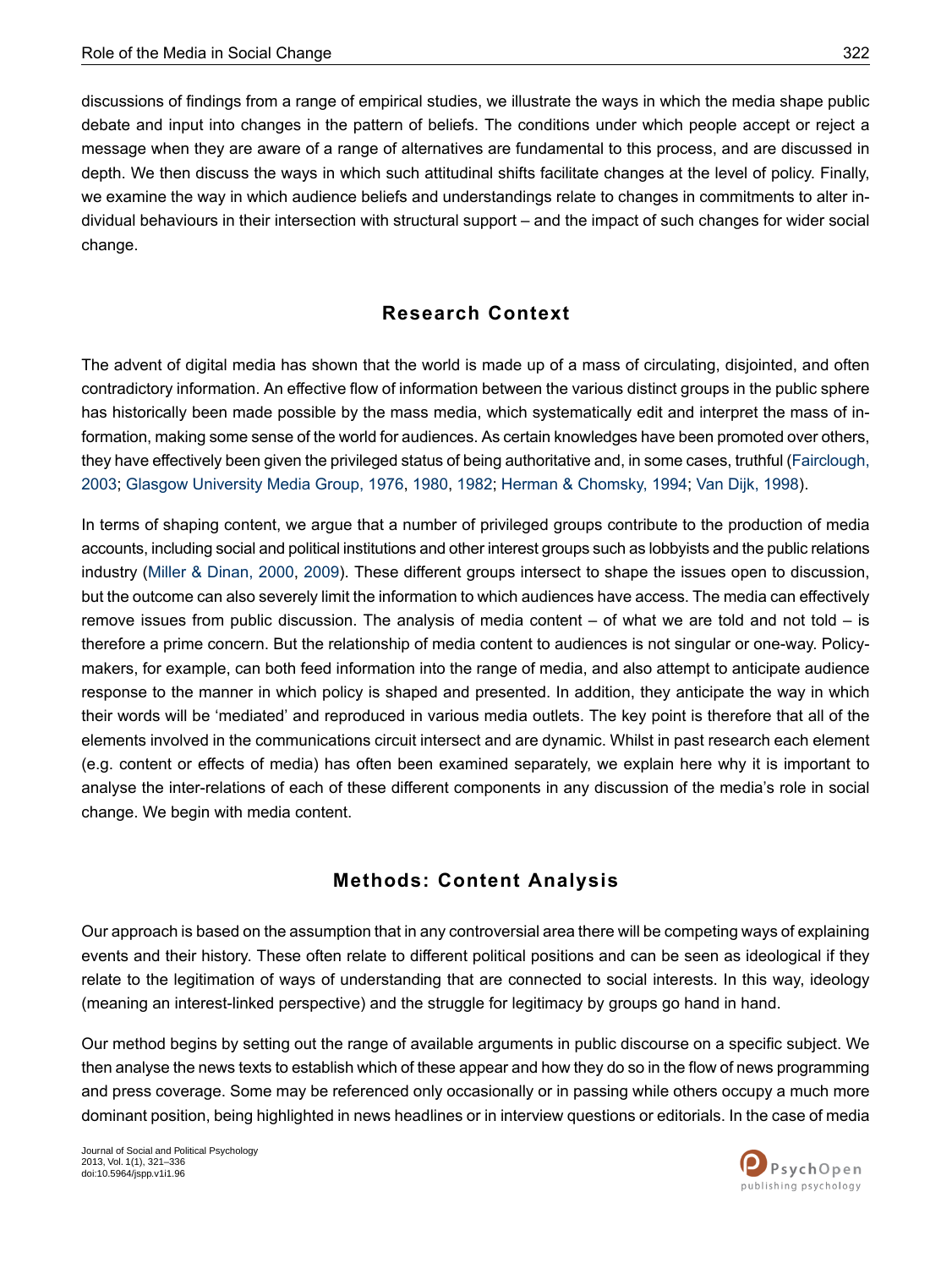coverage of migration, some arguments and the assumptions that they contain – for example, that a 'large number' of migrants constitute a 'threat' – may underpin the structure of specific news stories. The story is organised around this way of understanding migration, and the different elements of the story such as interviewees, the information quoted, the selection of images and editorial comment, all work to elaborate and legitimise it as a key theme. In past research we have shown, using this method, that news accounts can and do operate to establish specific ways of understanding (Briant, Philo, & [Watson,](#page-13-5) 2011; [Philo,](#page-14-5) 1996; Philo & [Berry,](#page-14-6) 2004, [2011](#page-14-7)).

News may appear as a sometimes chaotic flow of information and debate but it is also underpinned by key assumptions about social relationships and how they are to be understood. At the heart of these are beliefs about motivations, cause and effect, responsibility and consequence. So a newspaper report on people seeking asylum might make assumptions on each of these. The 'real' motive for people coming might be posited as them seeking a better life or economic advantage. Britain is seen as a 'soft touch' for its benefit system, with inadequate laws or administrative structures, and the effect is an uncontrolled 'flood'. The responsibility is with politicians for failing to stop it and the consequences are that great burdens are placed on British society. There are many flaws and false assumptions in such a chain of understanding. But a central part of our work and our development of new methods has been to show how such key thematic elements and the explanations which they embody can be abstracted from news texts and shown to impact upon audience understanding ([Philo,](#page-14-8) 1990; Philo & [Berry,](#page-14-7) 2011; Philo, Briant, & [Donald,](#page-14-9) in press).

In our content analyses we break down the text to identify the major subject areas which are pursued in the news, and then examine the explanatory frameworks which underpin them. This qualitative approach involves detailed analysis of key explanatory themes in headlines and the text of news programmes and newspaper articles. We examine the preference given to some arguments in that they are highlighted by journalists or are repeatedly used or referred to across news reports. So, for example, in our work on Israel and Palestine (Philo & [Berry,](#page-14-7) 2011), we found that in a content study of 89 news bulletins, there were only 17 lines of text (from transcribed bulletins) relating to the history of the conflict. When journalists used the word 'occupied', there was no explanation that the Israelis are involved in a military occupation. This led some viewers to believe that the Palestinians were the 'occupiers', since they understood the word only to mean that people were on the land. Further, while there was extensive coverage of the violence, there was very little analysis of the nature and causes. The practical effect was to remove the rationale for Palestinian action. Much of the news implicitly assumed the status quo – as if trouble and violence 'started' with the Palestinians launching an attack to which the Israelis 'responded'. This study showed the way in which the Palestinian perspectives were effectively marginalised in the debate, and the Israeli perspectives promoted.

In some studies we make a quantitative assessment of the presence of such themes across news reporting by counting the use of specific phrases and meaningful terms. On this basis we are able to give an account of the exact language used to develop specific themes and the manner in which the dominance of some was established. This is then cross-related to our audience research by a process of asking focus group members to write headlines on the subject in question. We have used this approach in a number of studies and typically participants are able to reproduce spontaneously from memory the key themes which we have established as present in media accounts [\(Briant](#page-13-5) et al., 2011; [Philo,](#page-14-8) 1990; Philo & [Berry,](#page-14-6) 2004, [2011](#page-14-7)). In the next section, we look specifically at media content.

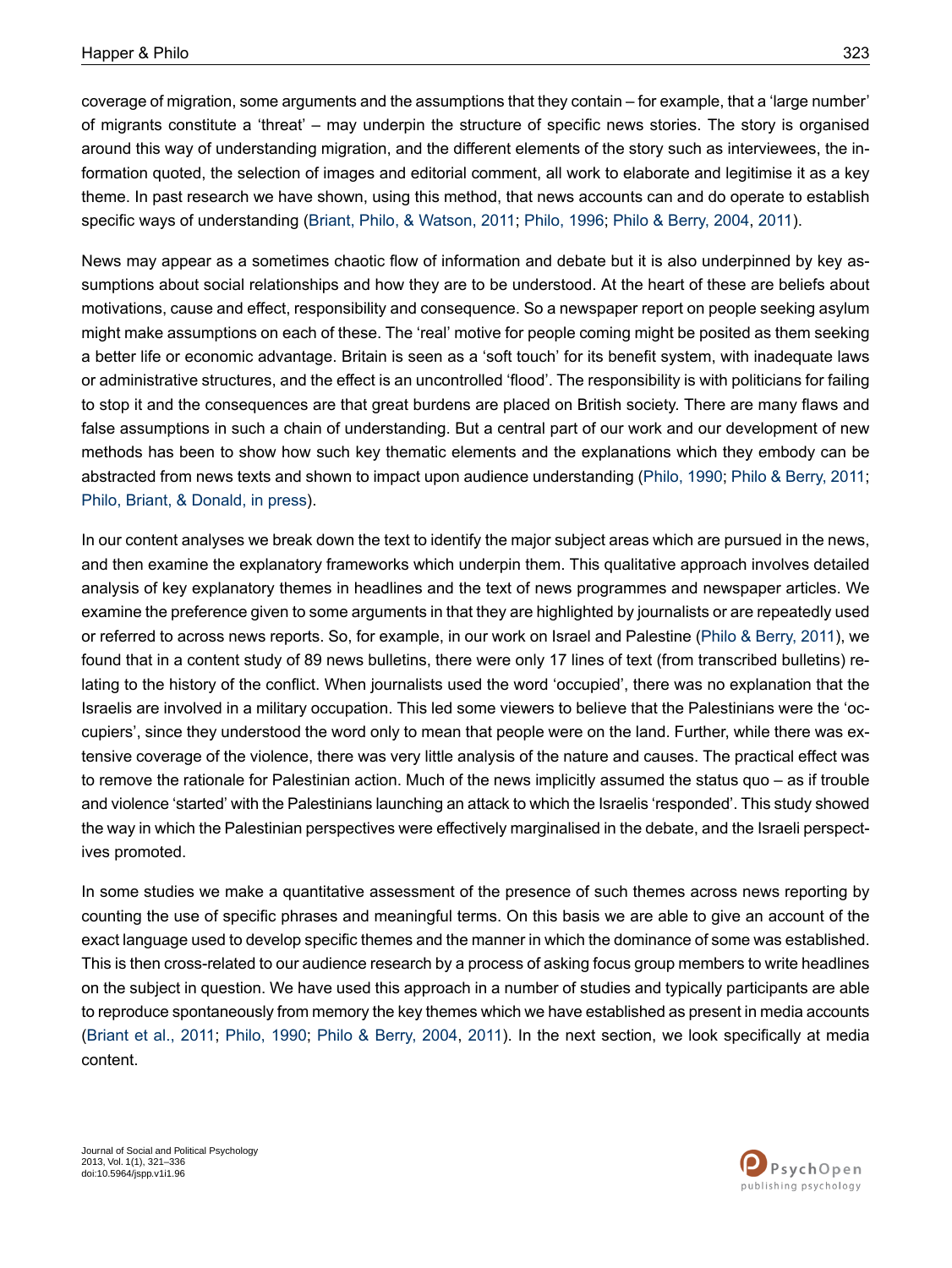# **The Shaping of Media Content**

The media response to the financial crisis of 2008 and its aftermath illustrates the way in which competing ideologies battle for legitimacy. The key instigator to the crisis was that global banks had leant huge sums of money to inflated property markets, mainly in the USA but also in the UK and other parts of Europe. These loans were often given to people and institutions that would not be able to repay them. It has been argued that the pursuit of profit, and disproportionate bonuses, meant that the deals were being pushed through, and risks ignored. As [Elliot](#page-13-6) and [Atkinson](#page-13-6) (2008) put it:

*In January (2008), panellists at the World Economic Forum in Davos were asked how the big banks of North America and Europe had failed to spot the potential losses from sub-prime lending. The one word answer from a group that included the chairman of Lloyds, London… was 'greed.' As one participant put* it: 'Those running the big banks didn't have the first idea what their dealers were up to, but didn't care *because the profits were so high.* (p. 11)

In the UK, the Labour party would have, in the past, been the political party most likely to criticise such a development and the behaviour that caused it. For most of the twentieth century the Labour party was socially democratic and believed that free market profiteering should be curbed, that the people as a collective should own key sectors of industry and commerce and the rights of working people should be defended. However, after election defeats to the Conservatives in 1979, 1983, 1987 and 1992, the Labour party rethought its brand and approach. As a result the party moved away from its traditional policies and sought to show that it was a 'safe' custodian of the de-regulated free market economy. In doing so it adopted a very supportive policy towards the financial sector [\(Philo,](#page-14-10) 1995). New Labour was elected to power in 1997 on the slogan 'Things can only get better', which was a reference to the perceived decline in public services and of corruption and sleaze in public life. New Labour would have a bigger safety net for the poor and spend more on health and the public sector. But nonetheless its new leader, Tony Blair, was seen as continuing Thatcher's key economic policies, including deregulation of the City of London and the banking system.

Under Blair and his chancellor Gordon Brown (later British Prime Minister) the deregulation of the banks not only continued but was extended. The reasons for Labour's supportive relationship with the finance industry were not simply electoral. The finance sector, based in London, is very powerful and can impose pressures on governments with the often repeated argument that it can be relatively mobile in response to less than favourable conditions within any nation state. Will Hutton, British journalist and former Chief Executive of the Work Foundation, has argued that as London began to rise in the league tables of international finance, 'New York and London were in an unseemly race to regulate less' ([Hutton,](#page-14-11) 2008, p. 2). The City of London exerts substantial political power, perhaps more so than any other non-governmental sector, and even well-intentioned governments can be extremely nervous of very wealthy individuals and institutions that can move huge sums of money in and out of economies. As Maurice Glasman of London Metropolitan University commented on Channel 4's *Dispatches*:

*The city of London is an extremely powerful institution, perhaps the most effective lobbyist, I think, in history. It's a city government that represents one interest alone, which is the financial interest.* (14th June 2010)

But what was the impact of these social, political and commercial relationships on media coverage of the banking crisis? The bulk of the British press is privately owned and the free market and deregulation has consistently been

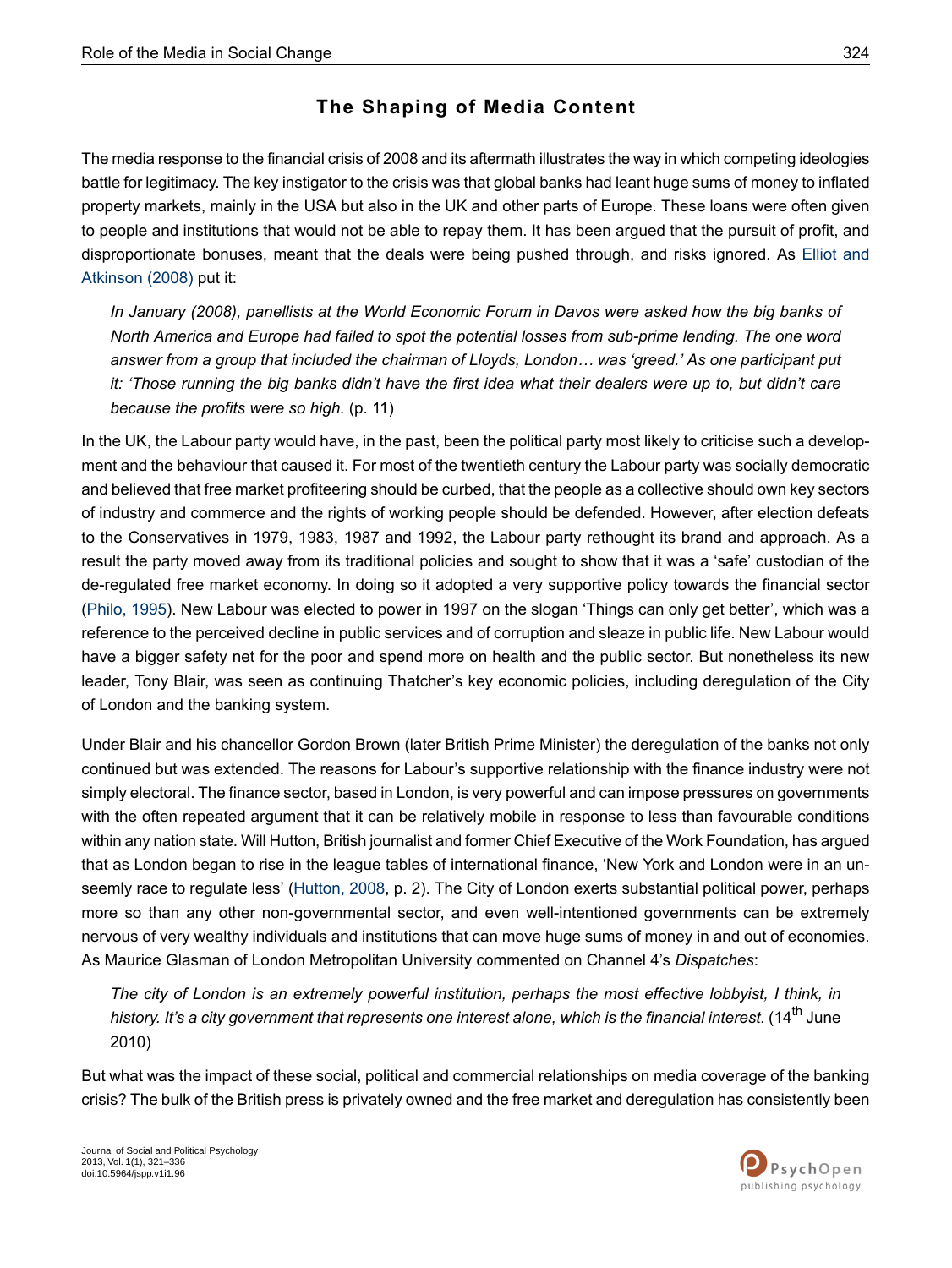supported by the Murdoch-owned press (including *The Sun* and *The Times*) as well as the conservative-leaning *Daily Telegraph* and the *Daily Mail. The Daily Mirror* is traditionally more left-wing, but also supportive of the Labour party. Whilst we also have to make the qualification that these are commercial businesses and have to connect with audiences in order to generate sales, it is the case that the majority of the mainstream press were pre-disposed to promote policies on the neo-liberal end of the spectrum.

The case is more complex with the British public service broadcaster, the BBC, which is also a key supplier of public information through its television – and less so online – services. The range of political arguments which appear on the BBC are shaped by its own definition of democracy. The basis for this is that the population vote for elected representatives and the BBC then features these representatives on television and radio and what they say constitutes the limits of democratic debate. In other words, TV debate is mostly limited to the views of the three main parties in Britain, the Conservative party, the Labour party and the Liberal Democrats. But since all of these have become wedded to free market philosophy, the discussion of alternatives to this approach becomes very sparse. An added dimension is that in the most powerful unelected groups, such as the bankers themselves and other members of the financial class, are likely to have an immediate access to the BBC and other media outlets, because they are treated as 'experts' and important decision makers. Therefore, across the majority of the media the bankers, private enterprise and high profits were celebrated. The economy appeared to be booming, house prices rose and the New Labour government had increased tax revenues to spend on health and education.

The result of these factors is that when the crash occurred, those who appeared in the mainstream media to discuss solutions tended to be those who are most supportive of – or drawn from – the system which created the problems. The British mainstream press did reflect the anger felt by its readers in response to the crash in 2008, many of whom had pensions and savings which were potentially threatened. *The Daily Mail* roared from its front page:

#### **GREED THAT FUELLED A CRASH** (14th October 2008)

*The Sun's* headline was more succinct:

### **SCUMBAG MILLIONAIRES Shamed Banked Bosses 'Sorry' For Crisis** (11th February 2009)

But amidst the fury, there are no demands here for alternative solutions, such as taking back the bonuses through a wealth tax, or taking the bulk of the financial sector into public ownership. This exclusion of debate about radical alternatives to cuts, such as taxing the bankers or other wealthy groups, is entirely irrespective of the potential popularity of these policies. As a test we developed a proposal to pay off the British national debt by having a one-off tax on the wealthiest 10% of the population. This group has private wealth of £4trillion (mainly in property and pensions). A tax of one fifth of this amount would have paid off the national debt which was around £800billion. This would reduce the deficit because government spending includes interest paid on the debt and because the proposal would avoid the cuts. Without these, there would be less unemployment and therefore more tax revenue.

The Glasgow University Media Group commissioned a *YouGov* poll on this which found that 74% of the UK population would be in favour of this approach. *The Guardian* covered the proposal [\(Philo,](#page-14-12) 2010) and the BBC featured it in marginal programmes such as *The Jeremy Vine Show* on Radio 2 (14th September 2010) and the *Lunchtime* Daily Politics on BBC 2 (15th September 2010). Such programmes often seek out what they see as extreme debate. On the *Daily Politics*, the proposal was introduced by the presenter as being from 'cloud cuckoo land.'

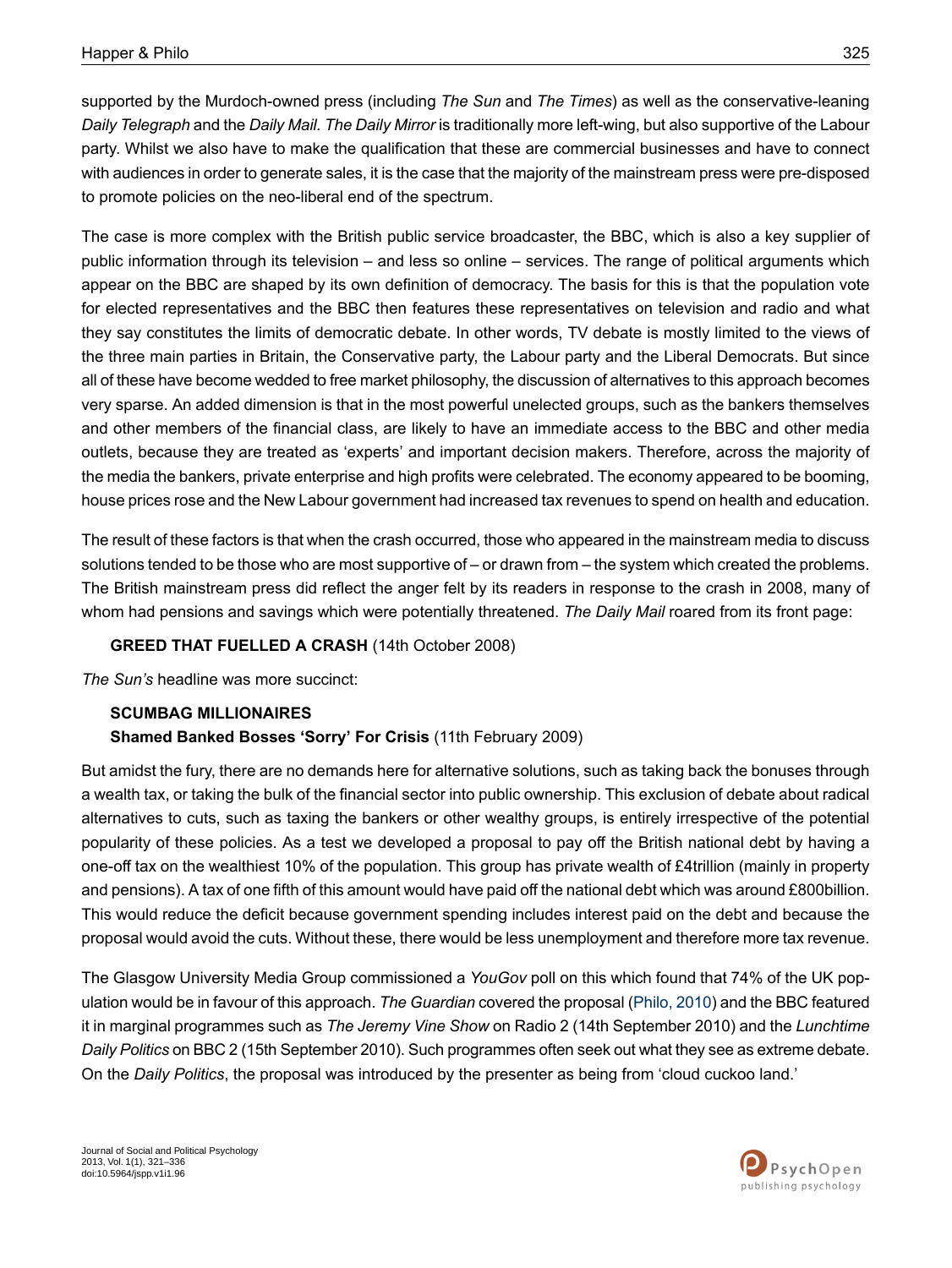These more radical solutions lay outside the media debate amongst those who were asked to contribute. In essence, the message was that the bankers were indeed at fault but there is no alternative. As *The Sun* explains in this editorial:

Many will ask if it is right that tax payers are forced to subsidise irresponsible borrowers and greedy banks. *But what was the alternative? Neither America nor Britain could stand by and watch their economies disintegrate*. (*The Sun*, 20th September 2008)

The argument is then taken further by David Cameron who, as Prime Minister, argued that we must stop attacking the bankers. In the *Daily Telegraph* he was reported as saying:

*David Cameron: stop seeking vengeance on bankers Voters must stop seeking to "take revenge" on banks and accept they are vital to economic recovery, David Cameron said yesterday*. (*The Daily Telegraph*, 15th January 2011)

In the face of such structures of power, the media acts more as a release for frustration and discontent rather than a forum to explore potential alternatives. No transformation of the economy or the banking system is considered viable and the solution became simply to cut public spending – a key priority of the UK coalition government elected in 2010. The central justification for this was that welfare spending was too high. A receptive popular media highlighted stories of 'scroungers' and 'shirkers', although the bulk of welfare cuts is in fact directed at the elderly and those in low-paid work. The banking crash and the intrinsic problems of the economic systems were replaced in the public agenda with other issues allegedly requiring urgent solutions – and groups other than the bankers being the target of political action ([Briant](#page-13-5) et al., 2011; Philo, Miller, & [Happer,](#page-14-1) in press).

# **The Impact o f Media Content on Public Belief and Attitudes**

We have shown the way in which public debate is shaped by ideological battles relating to powerful groups in society, but in what way does this highlighting of 'preferred' views and explanations influence audience understanding? A key aspect of our method has also been to study media content and processes of audience reception simultaneously, in order to understand the way in which audiences negotiate their beliefs and attitudes in response to media messages. These messages are not received uniformly by all audiences, and the level of influence that they have varies greatly. We have been interested in exploring the key factors in the capacity of audiences to accept or reject messages, and the consequences of this for the shaping of public understanding.

In 2011 the Glasgow University Media Group undertook a study of UK news coverage and attitudes and beliefs about disability and disabled people [\(Briant](#page-13-5) et al., 2011). This involved, firstly, a content analysis across comparable periods in 2004-05 and 2010-11, designed to track changes in style, content or volume across media coverage of policy change relating to disability benefits and, in particular, to highlight media responses to the recent cuts made by the UK coalition government. This work was complemented by an audience reception study to assess the way in which reporting was being negotiated by members of the public in terms of beliefs, perceptions and attitudes, and further to explore the key trends highlighted in the content study.

The analysis showed that, across the sample periods, there had not only been a significant increase in the reporting of disability in the print media, but this increase had been accompanied by a shift in the way that disability was being reported. The subject had become more politicised and there had been a reduction in the proportion of

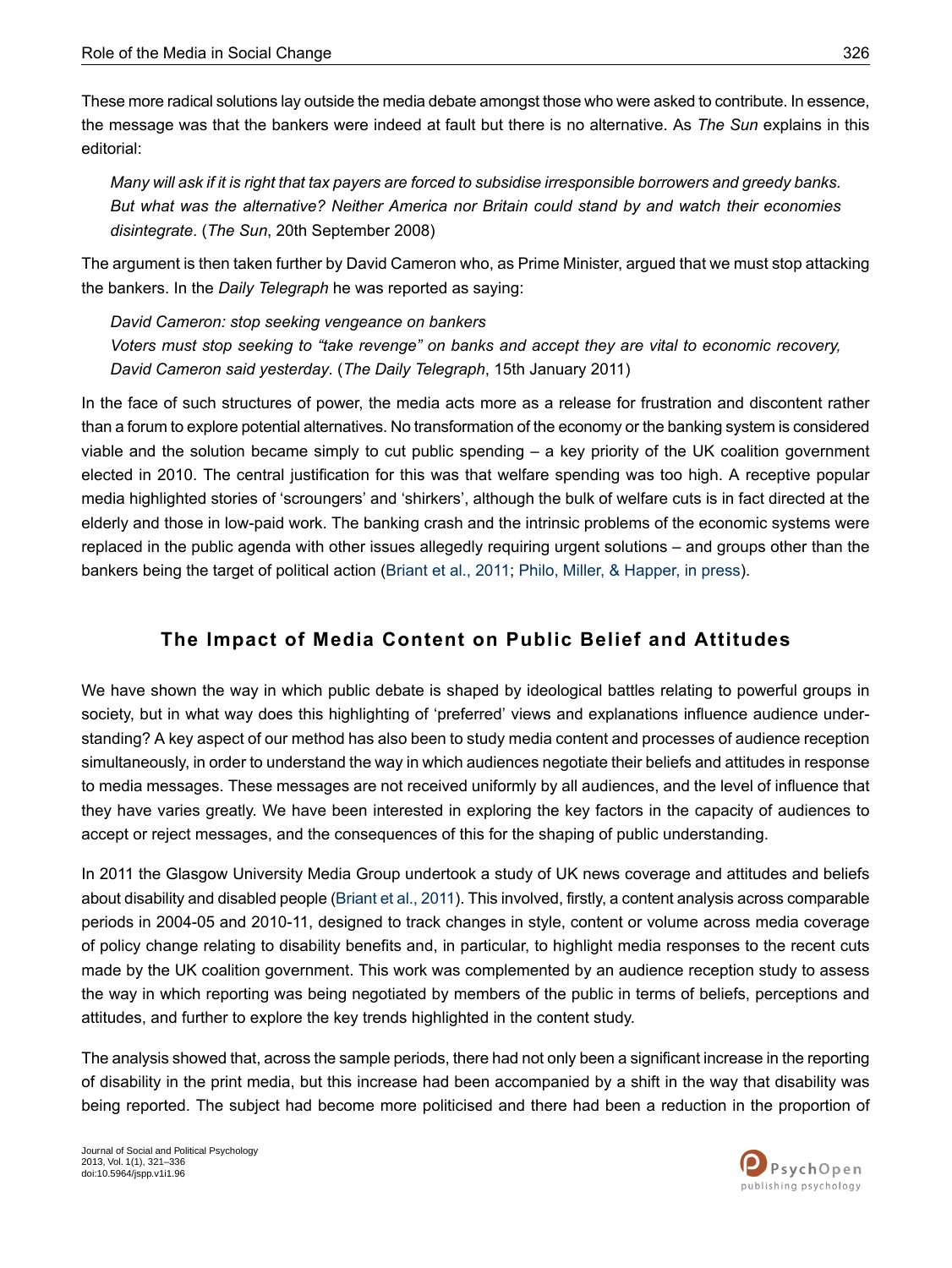articles which described disabled people in sympathetic terms, whilst those focusing on disability benefit and fraud had grown. In our accompanying audience studies, we found that audience members' ideas on what constituted a typical newspaper story on disability coincided with the findings of our content analysis, with benefit fraud being a key theme identified. They were also very clear on what the intended message was – but there were disagreements over whether it was believed. When we asked the groups to consider what the percentage of people who were fraudulently claiming disability benefits was the responses varied from 'about 10%' right up to 70%. The official figure is closer to 0.5% ([DWP,](#page-13-7) 2013). When asked to justify where they got their figures from respondents talked about both newspaper articles (for example the informant above who estimated fraud to be at 70% cited an article in the *Daily Express*) but also referred to their own experiences, with almost all claiming that they knew people who were fraudulently claiming one form of disability benefit or another. However, as these comments suggest, the assumption of its widespread nature was not always related to a certainty about those actually claiming fraudulently, but a perception supported by the belief that the system is very easily manipulated:

*Speaker 1*: It's really easy to fake symptoms. Or even bad backs.

*Speaker 2*: That's the biggest one isn't it, bad back?

*Speaker 3*: And if you want to defraud then ... people know don't they, they know what to say and how to get round the system, so there's a big increase in people knowing how to defraud the system.

Further, there was a great deal of resentment directed at the large numbers of people believed to be fraudulently claiming benefit:

Speaker 1: Makes you angry for people who work full time and there are loads of people who are scamming it… I mean when you've been scrimping and scrapping and yer man's not too well, you know what I mean? *Speaker 2:* They get the best of everything… Because they're getting their rent paid… They've learned the system. You know there are people getting Chinese deliveries every night and you can't afford it.

In this sense there was evidence that the media coverage, combined with the processes of logic (that the system was easy to defraud and therefore it was likely that people would do it), and claims of knowledge about specific cases resulted in the development of beliefs about disability and fraud. On the other hand, disabled people themselves expressed significant anger at some of the press reporting and at the accusations linking disabled people with scrounging and fraudulent claims. For some of these, the issue of disabled people not receiving the level of support they required was a bigger issue than fraud. In these cases, disabled people used their direct experience to reject the news message.

Direct experience was therefore a substantial factor in the negotiation of the media message. The power of the media message tended to be heightened in those cases in which there was no direct experience or other knowledge of an issue, and conversely to decrease when people had direct experience. In the disability study the large majority of those we spoke to had some experience of disability either through a close family member or close friends, many of whom had tried to get benefits and had failed. One participant, for example, talked about how hard it had been for her mother to get any benefits and another described the difficulties her partner had faced in trying to get access to the services he required. But this did not lead to a simple rejection of the of the media message – the power of the media message could remain and in fact, we found that audience members often held the two potentially competing beliefs at the one time – recognising the widespread and genuine hardships of disability but also believing that huge numbers were not deserving of benefits.

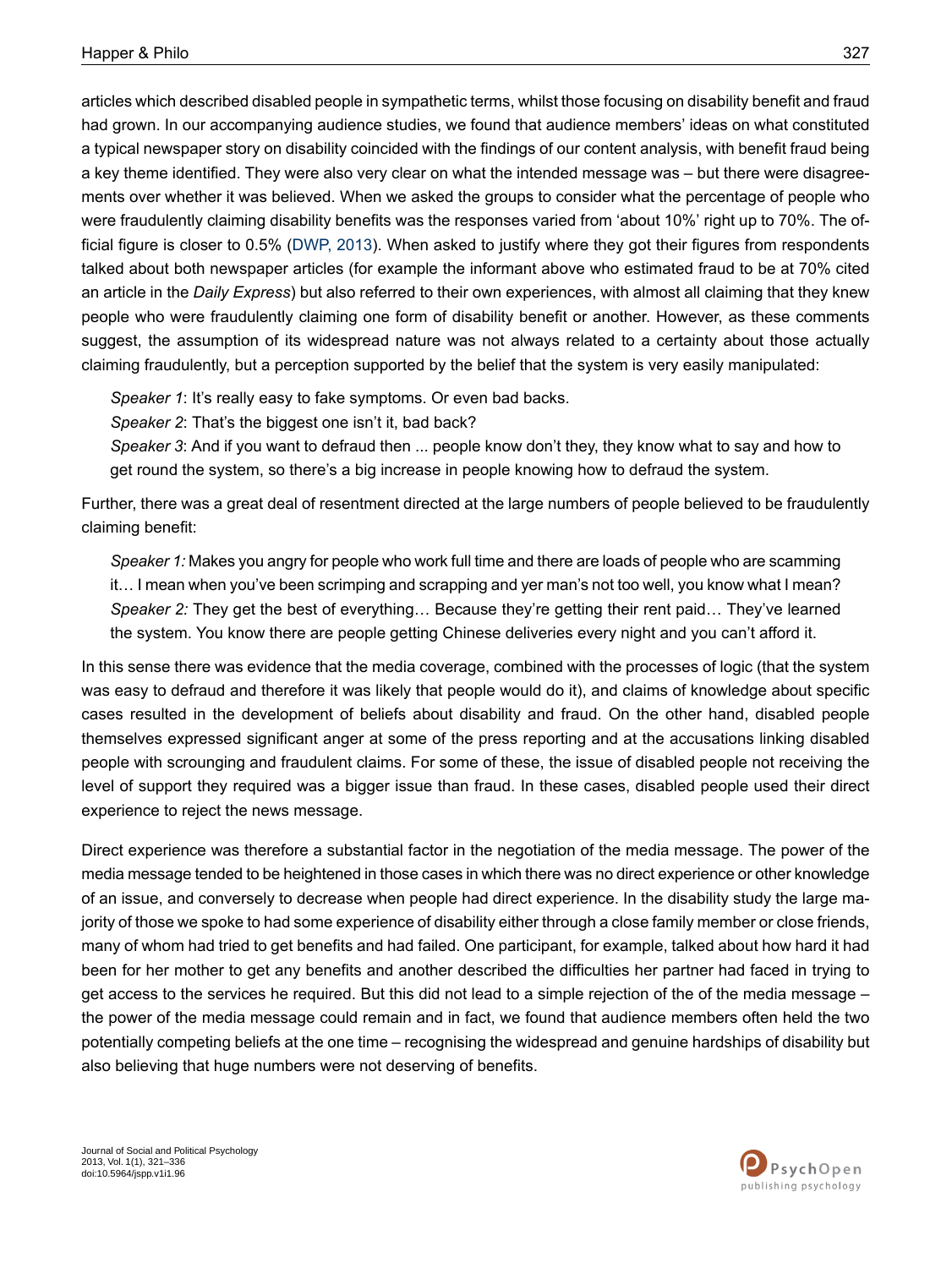In a similar way, when we studied TV and press reporting of mental illness, we found that it focussed on violent incidents. People who worked in the area of mental health and who had professional experience tended to discount this media view and highlight that only a tiny minority of those with mental health issues were potentially violent. Yet there were also examples in which the fear generated by media coverage overwhelmed direct experience. In the following case a young woman described how she had worked alongside elderly people in a hospital. There people were in no way dangerous or violent yet she was afraid of them because of what she had seen on television:

The actual people I met weren't violent – that I think they are violent, that comes from television, from plays and things. That's the strange thing, the people were mainly geriatric – it wasn't the people you hear of on television. Not all of them were old, some of them were younger. None of them were violent – but I remember being scared of them, because it was a mental hospital – it's not a very good attitude to have but it is the way things come across on TV, and films - you know, mental axe, murderers and plays and things – the people I met weren't like that, but that is what I associate them with ([Philo,](#page-14-5) 1996, p. 104).

Across these studies, thus, we found that a number of factors including direct experience, knowledge from other sources, logic and the generation of fear or anger contributed to the degree to which audiences accepted or rejected the media message. A consistent theme is that where there is a lack of alternatives presented, the message is much less likely to be rejected.

Overall, the mainstream media in the UK have given very little space to views beyond those offered by the main political parties. In relation to the financial crisis, this has reduced the range of responses to a choice between having cuts now, as offered by the current coalition government, or having them later, as offered by the Labour party. This closing down of options may be seen to have affected public understanding of the necessity of the cuts, with successive polls showing that the majority support them, including those on welfare [\(ICM/Sunday](#page-14-13) [Telegraph,](#page-14-13) 2012; [YouGov,](#page-15-0) 2012). A *YouGov* poll from 2010 ([YouGov/ITN,](#page-14-14) 2010), the period in which our disability research was conducted, found that more than two thirds of the population 'supported more stringent testing of people claiming disability living allowance'. Whilst social changes at the level of the current transformation of the welfare system do not *require* public support, they are certainly facilitated by it, and just as crucially by the elimination of active opposition. This is primarily because governments constantly strive for electoral support. In this sense the dual role of media coverage in generating public anger combined with the presentation of benefits cuts as an inevitable 'solution' to the economic crisis has made way for these quite radical social changes to be pushed through by limiting the potential for public resistance. While the interplay of public opinion, policy implementation, and social change is complex, the media can often play a legitimising role. In the next section, which looks at audience reception of media accounts of climate change, we introduce a further element to our analysis of media and social change: that of the key factors which influence individual and collective behaviour.

## **Media Accounts and Changing Public Attitudes and Behaviours**

In 2011 the Glasgow University Media Group conducted a major research project examining the impact of media coverage of climate change on audience understanding and engagement with climate change. The climate policy objectives of the current coalition government in the UK revolve around de-carbonisation – a process which is enshrined in law through the 2008 Climate Change Act. But climate change is distinctive from other policy issues, such as, for example, the economic policies or welfare cuts already discussed, in that their success or failure lies to a significant degree with public participation, which goes way beyond attitudinal support of the policies. Patterns

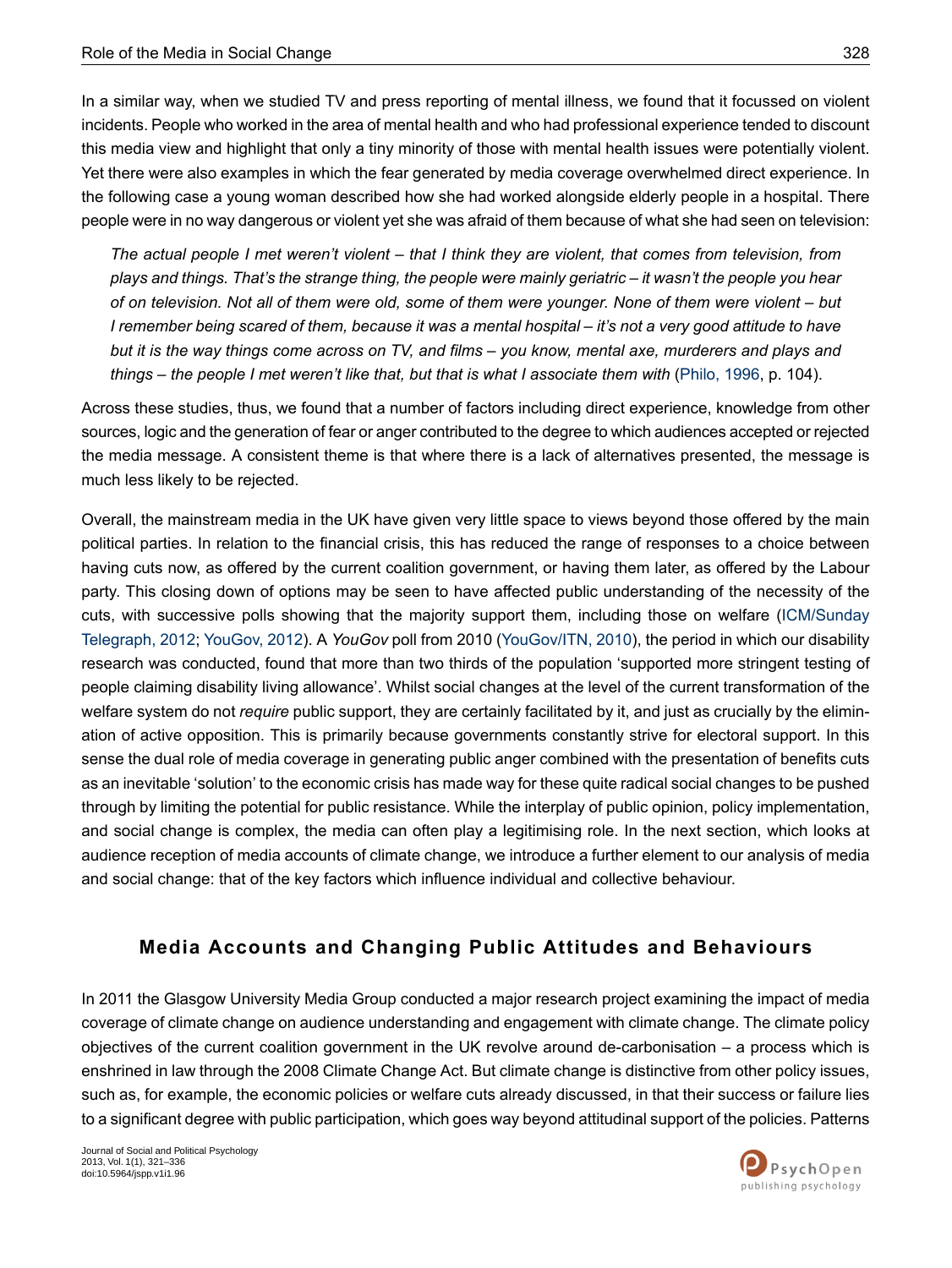in attitudes and belief need to be accompanied by the adoption of new behavioural patterns – and it is in these that social change will ultimately take place.

There are a range of factors which have contributed to the shape of current reporting of climate change, which has been routinely criticised for its lack of clarity on the basic scientific arguments. Much has been written about the way in which journalistic norms, primarily the aim of 'balanced' reporting, have shaped climate change as an issue of uncertainty [\(Boykoff,](#page-13-8) 2011; Boykoff & [Boykoff,](#page-13-9) 2004, [2007\)](#page-13-10). But the aim of journalistic balance – combined with an increasing need for news to sensationalise, often achieved via the construction of conflict – has also supported the sceptics' aims and methods. There is evidence that there are powerful and well-resourced bodies operating to systematically undermine accurate media reporting in this area as part of the wider spread of climate scepticism. In February 2013, it was revealed by *The Guardian* that an anti-renewables media campaign was funded by secretive trusts linked to wealthy US and UK business people ([Goldenberg,](#page-13-11) 2013). The trusts have financed 102 organisations which either dismiss climate science or downplay the need to take action. They have invested millions of dollars over the past decade in contrarian think tanks and activists to spread scepticism, and increasingly a part of this is the anti-renewables rhetoric. *Guardian* journalist George Monbiot noted that one of the British groups, The Institute of Economic Affairs (IEA), has had representatives appear on the BBC 10 times [\(Monbiot,](#page-14-15) 2013). The implication of the BBC in this promotion of organised sceptic views shows the effectiveness of the lobby groups' approach. The prominence of their representatives has meant that even the national public service broadcaster has turned to them in their sourcing of 'experts' for such battles – rather than genuine scientists and experts such as engineers in the case of energy. As a result news reporting is increasingly shaped by this construction of polarisation and conflict, with the media, rather than the scientists, or even the politicians, setting the terms of the debate, meaning that the key scientific arguments upon which policy is based are constantly undermined. In addition to the polarised nature of coverage, since 2010 an equal if not greater problem is that the level of global and national media coverage has suffered a sharp decline [\(Fischer,](#page-13-12) 2011), reflecting a re-ordering of the political priorities since the economic crash. This in turn affects media priorities, since politicians have a key role in setting agendas and highlighting issues for discussion.

In our study we set out to investigate not only the factors which contributed to audience members' acceptance or rejection of the media message, but also to examine the conditions under which new information might lead to changes in behaviour (Happer, Philo, & [Froggatt,](#page-13-13) 2012). In previous work, we have shown the conditions under which new information is produced. For example, in our work on HIV/AIDS ([Kitzinger](#page-14-16) 1990, [1993;](#page-14-17) [Miller,](#page-14-18) 1998), we analysed the differing effects of the UK Conservative government's campaign on changes in condom use and sexual behaviour. The link between smoking and cancer has also clearly produced substantial behavioural change. But there are also examples in which new information does not produce such changes. Our aim was to establish why new messages vary in their effects, and to identify the possible triggers for potential behavioural change.

With this aim we developed methods which involved immersing our participants in a new information environment which we constructed. We conducted a series of focus groups across the UK, recruited on normal socio-demographic criteria. In these sessions, we began by measuring people's attitudes and beliefs on the issue of climate change and then exposed them to new information in the form of television, radio, and newspaper reports showing possible future events that illustrated the potential consequences of climate change. All of the materials represented in differing forms and from differing perspectives three future scenarios which were developed through detailed research and consultation with experts in the related scientific field. The first scenario documented a mass flood in Bangladesh that leads to loss of land and the forced migration of millions of the population. Migrants initially

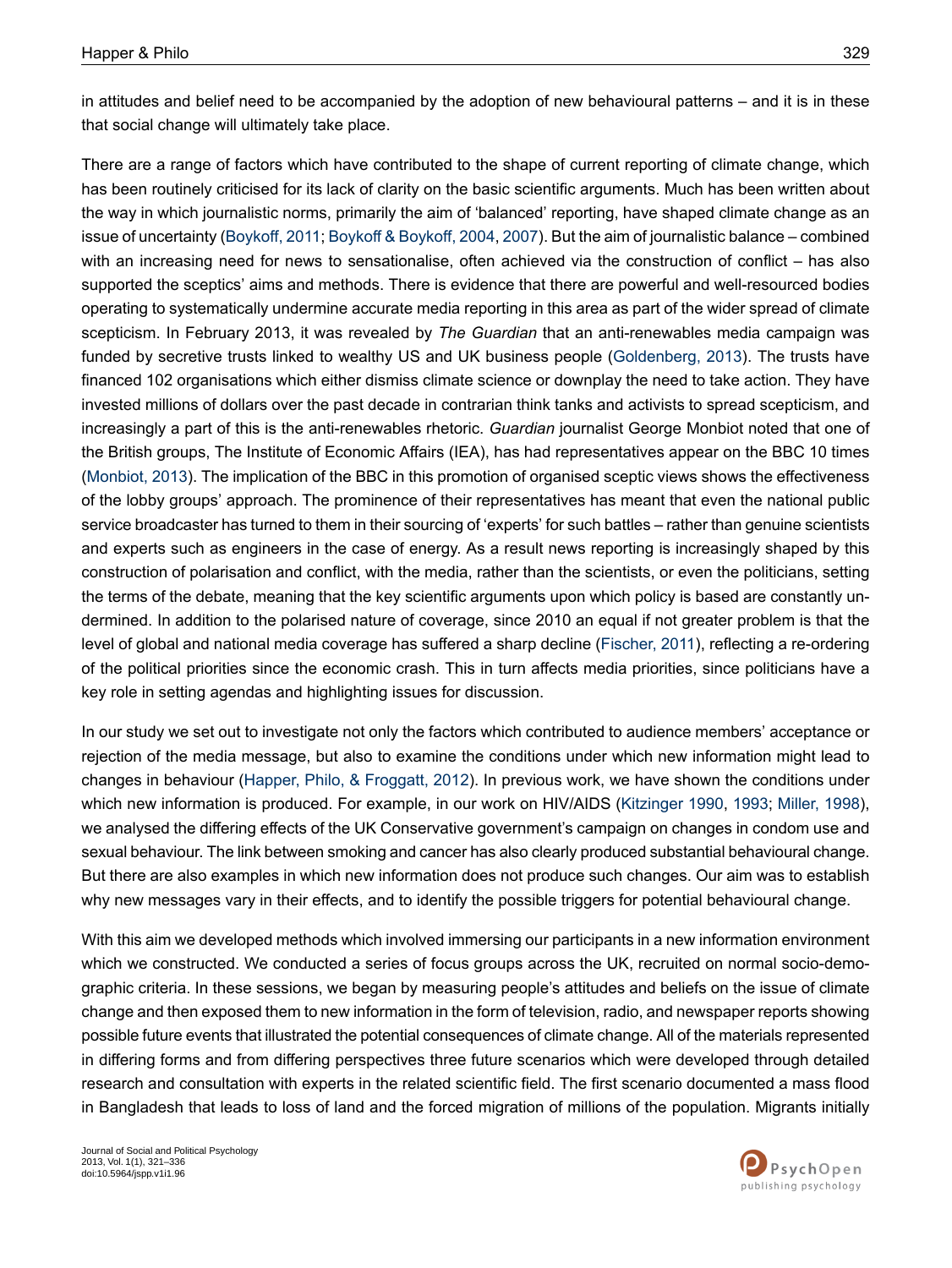journeyed to India but were turned away by border control agents and are eventually picked up in the Bay of Bengal by ferries chartered by the international community. Many disperse to areas in Europe and it is reported that 150,000 are due to port in the UK city of Southampton where protestors are demonstrating against their arrival. The second scenario focused on the local effects of climate change. Following a series of severe, nationwide floods Glasgow suffers the UK's worst ever flood disaster. The flood forces thousands from their homes and businesses and the report included predictions about the long-term implications for the Scottish economy.

We set out initially to investigate the way in which audiences negotiate the coverage – a key element of this was the way in which they assess the credibility of sources and attribute trust. Of the groups mentioned, scientists and other experts were rated very highly – it was thought that information 'straight from the horse's mouth' was most likely to be accurate. However, whilst the scientists themselves were trusted, the science itself was seen to be largely theoretical rather than evidence-based and therefore difficult to prove, as this exchange shows:

*Facilitator*: So did you have any doubt about the science of it then? If you read National Geographic, was it possible to predict these things at all?

*Female speaker*: I don't think it's ever possible, no.

*Facilitator*: You don't think it's ever possible to predict these things?

*Female speaker*: They can't predict the weather tomorrow so how can they predict that sort of thing. You read into it what you want.

*Facilitator*: So you think the scientific predictions are a bit dodgy?

*Male speaker*: Well, they do contradict each other.

*Female speaker*: One week it's one thing, one week it's another. It just swaps about. (High-income group, Crowborough)

There was a sense that the evidence could be easily manipulated to present different arguments, and promote different agendas. One of the groups thought to be engaged in presenting agenda-led information were the politicians – this related to not only the fact that politicians were one of the main groups speaking on the issue (much more than the scientists themselves) but that public trust in them was very low. This left audiences with no clear idea of who to believe on this subject, and combined with a strong feeling of general powerlessness about this as well as other issues in public life. In spite of general sympathy towards the issue and a recognition of its importance, the overall picture of current audience reception was therefore one of confusion, cynicism and distrust about public communications.

On the subject of changing individual behaviours, beyond the adoption of recycling, most people had not made conscious changes due to their concerns about climate change. Again this was in spite of a strong awareness of the importance of doing so. Whilst cost and convenience were cited as reasons for not making changes, the sense of powerlessness, that individuals cannot make a difference and that, at the level of policy, those in charge could not be trusted to make decisions for the greater good, also played a role in this disengagement. To compound this the current dip in media attention to the subject was also found to be having an impact – overwhelmingly people felt it was less a pressing subject than it had been in the past, and, for most, the economic recovery was a greater priority, with ethical concerns characterised as a luxury for more prosperous times.

Having established their views and levels of engagement to climate change, we then introduced the new information in the form of our constructed television reports and newspaper articles. The Bangladesh refugee story had a particularly strong impact. The main reason for the greater concern and urgency was that this scenario tapped

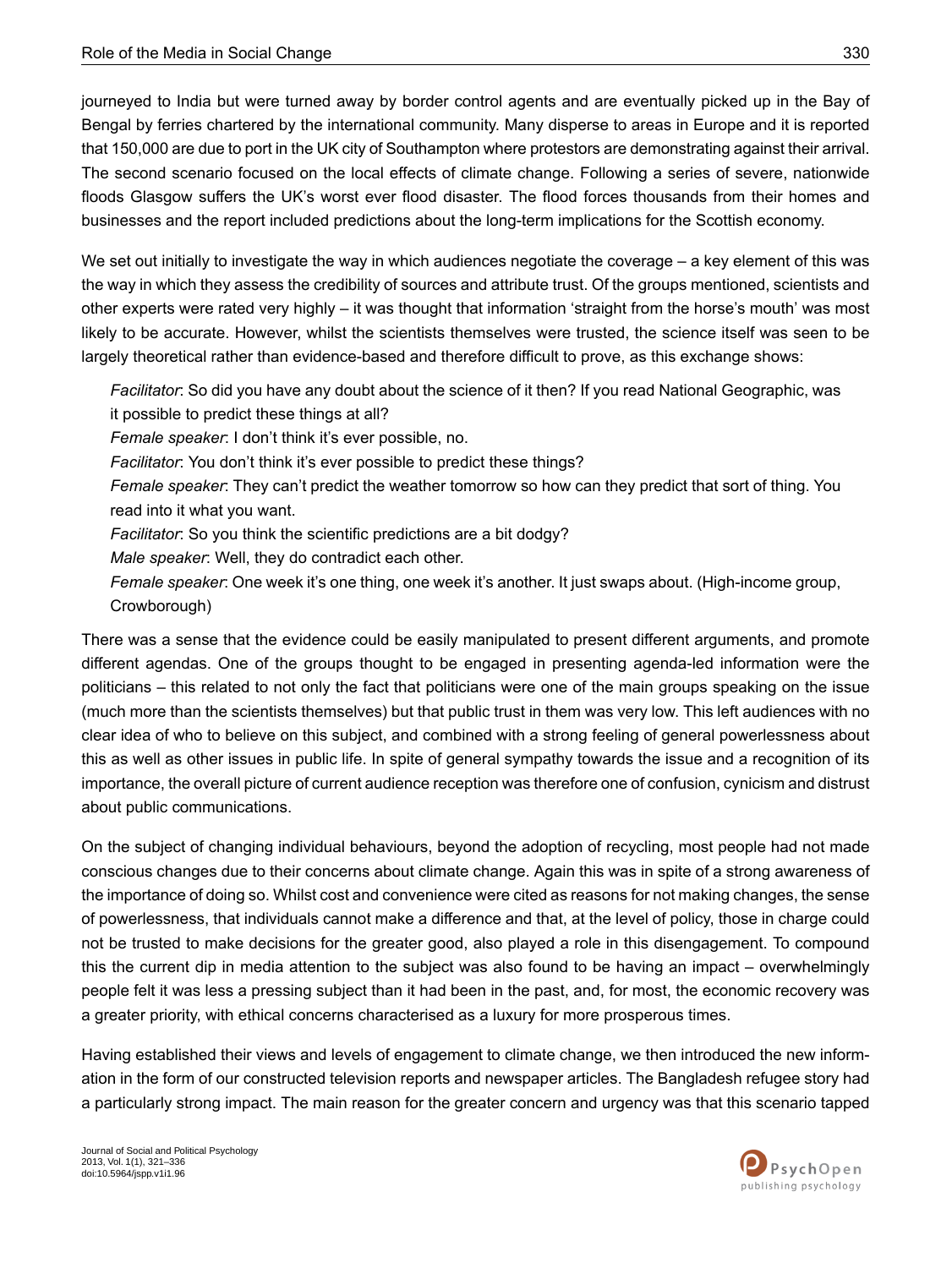into existing worries about issues such as immigration, and the scarcity of resources such as employment and housing. The reports highlighted to participants the potential personal consequences of climate change and substantially enhanced concern. Most significantly, audience members no longer saw climate change as a theoretical and 'woolly' issue but one which might have real and serious consequences for themselves and their communities:

*Speaker 1:* I just think it's heart-breaking.

*Speaker 2:* How do you think we're going to cope with all that? These hundreds and hundreds and thou-

sands and thousands of people that's going to come to Britain?

*Speaker 3:* It's up to the government to cope.

*Speaker 2:* Well, it's not really just up to the government.

*Speaker 1:* That's my opinion.

*Speaker 2:* Where is, well, what you mean then is see in ten years' time look how much things have changed in Britain in the last say ten years right, I'll even shorten it, five years, right now even the way it works in this university people's hours are cut, people are forced to take early redundancy and everything, everything that's happened this last five years is through this now see in another ten years' time see as long as we keep doing this and nobody else is it's all going to come to Britain.

Once they saw that the science is solidly based, and the potential consequences are real and severe, they saw more clearly that action has to be taken. The aims of taking action – as well as the risks of not doing so – became clear.

To assess the extent of attitudinal change we asked participants to state how important climate change was to them on a scale of 1 to 10 both before the new information and after the new information was introduced. About two thirds (68%) of participants increased the rating across the morning – from 13 to 25 '10's, nearly doubling of the number giving it the top rating. This is a substantial increase, and provides evidence of genuine attitudinal change in response to the scenarios. It reflects the potential for new information to impact on attitudes in the shortterm. However, when we asked about the impact of this increased concernupon their position on ethical behaviours, we found a marked lack of commitment to behavioural change. Again, most people saw the importance of behavioural change, but the original reasons for disengagement were widely repeated: that individuals cannot make a difference, changes have to be made at the level of government (who are currently not trusted) and that they were not sure what more could be done once issues of cost and convenience were considered. The longitudinal findings – which were based on follow-up interviews with half the original sample six months later – confirmed that the majority had not made changes to their behaviour.

The above evidence is consistent with the 'value-action gap' [\(Blake,](#page-13-14) 1999), in that in spite of beliefs in the need for action on climate change, and the increased concern generated by the materials in the short term, the majority of interviewees had not changed their behaviour in the six months since the first wave of research. The issue of structural barriers offered some explanation for this failure of attitudes to translate into behaviours and some interviewees' major reason for inaction was their belief that they had reached the limits of what they could practically achieve. But media accounts – and the related conflicts in understanding – also played a role. The sense of not knowing who or what to trust in terms of the most effective course of action, rooted in the proliferation of media opinions and arguments, continued to be cited as a significant barrier to action. Also important was the belief that climate change was no longer a priority issue. The fieldwork coincided with a period of very low media attention (Fischer, 2013), and the impact of that on audiences' levels of concern and prioritisation was evident in both waves of research.

Journal of Social and Political Psychology 2013, Vol. 1(1), 321–336 doi:10.5964/jspp.v1i1.96

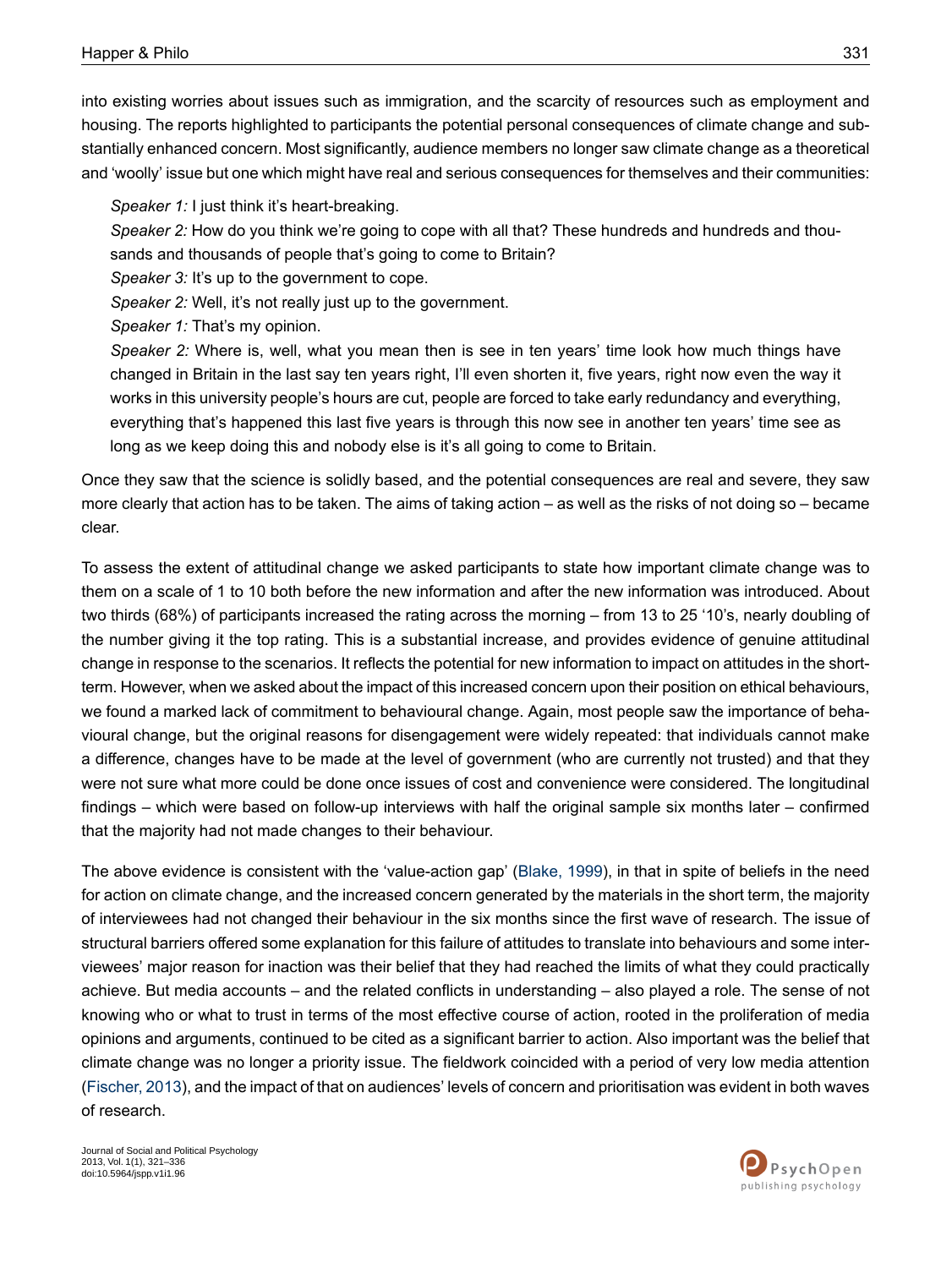In spite of these barriers, however, in our longer-term research we did actually find a sizable minority who changed their behaviour in response to the information that they received. These tended to be people who found their opinions strengthened by the experience of taking part in the focus groups rather than radically altered, suggesting that a key factor is an existing openness to behave more 'ethically'. It was notable that those who had made the greatest changes included participants for whom at least one of the scenarios had a considerable impact. An Asian bakery owner, for example, believed that the Bangladesh scenario threatened her security and that of her own community and the concern it generated had become deep-rooted in the preceding six months.

Further, there was, in the majority of groups, a clear sense that decisive action was important and would have to be taken. There was an acceptance, for example, that air travel might have to be curbed or made more expensive. Such action would have to be initiated at government level. It seems likely that if a clear lead was given then the public would, however grudgingly, accept it. This actually reflects the history of public acceptance of legislation on issues such as wearing seat belts in cars or motor cycle crash helmets, but this does require organised collective action. In our study, individual decisions to change were not seen as especially effective. Commitments to behavioural change quickly evaporate if it is not felt that the broader support and participation is there. In the longer term, a willingness to engage with these issues can quickly translate into increased frustration if good intentions are unrealisable due to a lack of opportunity – for example, it is difficult to commit to cycling to work every day, without the protection of a network of cycle lanes.

### **The Importance of Repeated Exposure to Media Messages**

The longitudinal element of the climate change research also allowed us to look more closely at the role that the media play in the negotiations of beliefs and associated behaviours through the recurrence and reinforcement of particular messages. Across the interviews, we found a relationship between the prior exposure to information, often related to strength of attitude, on the subject and the degree to which the information impacted on beliefs and opinions. Those who had been least exposed to either subject were most open to adjusting their views and conversely those who arrived at the groups with most exposure were least likely to have their opinions changed by the new information. This was the case even if the information they had been exposed to was polarised, or inaccurate. In fact, we found only one group who claimed never to have read or heard anyone deny the science – and everyone in this group accepted the general assumption of anthropogenic climate change. But exposure to a great degree of polarised coverage of the issue often led to very firm opinions of the opposite position: that the science was unclear and inconsistent.

As a consequence, when we revisited half of our sample six months later, in spite of their immediate responses, the majority claimed that the experience of taking part in the group did not change their attitudes or behaviours in relation to climate change in the longer term. Most acknowledged that their earlier concern had waned. Evidently the impact of the information and discussions had not always been sustained during the intervening six months. What did appear to have happened in those months was that participants had become more alert to information about climate change: almost all said they were more likely to read or listen to such information than they had previously (even those who had claimed to be very informed). As they became more alert, the impact of the information presented during the groups was reduced by the coverage encountered in the actual media environment. Whilst it was a period of low media attention to climate change, the attention that was there focused on issues such as the political debate over the impact of investment in green energies on the UK economy, and 'green taxes'

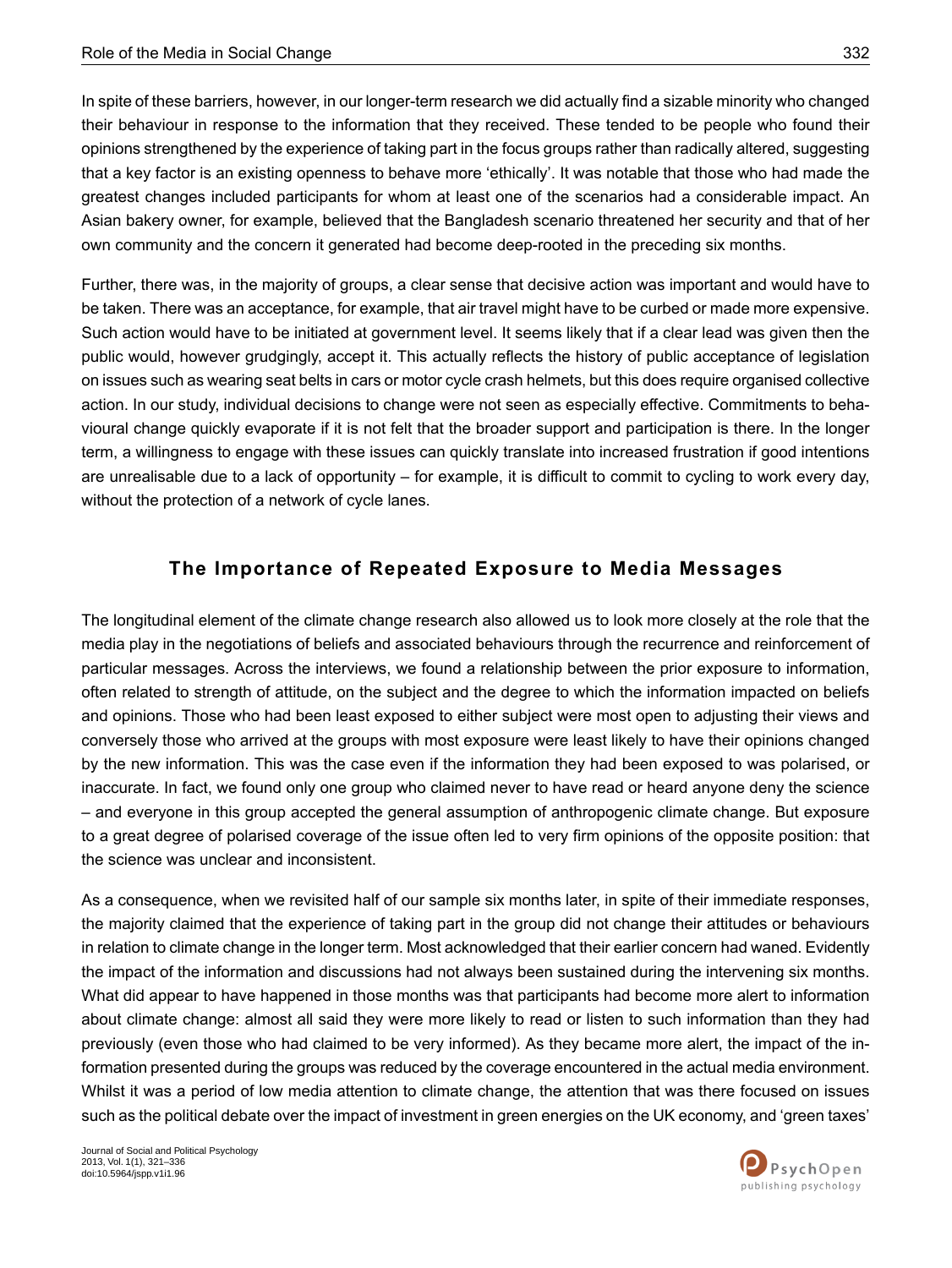(Hall, [2011](#page-13-16); [McDermott,](#page-14-19) 2013); in other words, coverage which further highlighted uncertainty in relation to taking action. The emphasis on uncertainty – which functioned to close down viable behavioural choices – was further enhanced by the continually reinforced construction of society as suffering from low public decency and the associated lack of trust to be attributed to public figures. The wider media environment therefore works against the attitudinal change found in our study, in that the audience engagement and the potential for behavioural change which we introduced was largely not sustained once people were subsequently exposed to more actual media coverage.

# **Conclusions**

The information that people are given in media accounts can both legitimise the actions of the powerful, and facilitate change at the collective level, but can also limit and shape the behaviours of individuals which are central to wider social change. There is a need to examine the relationship between beliefs about the world and the political conclusions drawn by the public, the relationship between political conclusions and taking political action, and between those conclusions and individual and collective commitments to behavioural change. Our research has shown that the media play a facilitating role – in the easing through of policy action by repetition and reinforcement of media messages, and the absence of proposed alternatives – and also a possible role in shaping behaviour, especially where these are linked to other types of structural support.

The key to both of these lies in the complex process of negotiation in which audiences receive messages involving a range of factors including current and past media accounts, beliefs, knowledge and prior experience, structural barriers and values. These may lead to attitudinal and ultimately behavioural commitment and change, or may inhibit these. In relation to the role of public communications about climate change, for example, there is little point in driving home the message about behavioural change unless there are simple, effective and supported solutions open to people from which they can see the real benefits. But media accounts can play a central role in not only legitimising certain courses of action, but the placing of trust and credibility in particular versions of the possible directions for social policies. They can also be used to insert doubt and confusion into a debate such as climate change, and may reduce commitments to action. The media are in essence a contested space in which the most powerful groups can establish the dominance of specific messages. But, as we have shown, the complexity of the reception process then creates the possibility of variations in attitudinal and behavioural response.

### **Funding**

The authors received financial support from the ESRC, UKERC, Health Education Board for Scotland and Disability London.

#### **Competing Interests**

The authors have declared that no competing interests exist.

#### **Acknowledgments**

We would like to thank Antony Froggatt, Emma Briant, David Miller, Des McNulty, Nick Watson and the members of the Glasgow University Media Group.

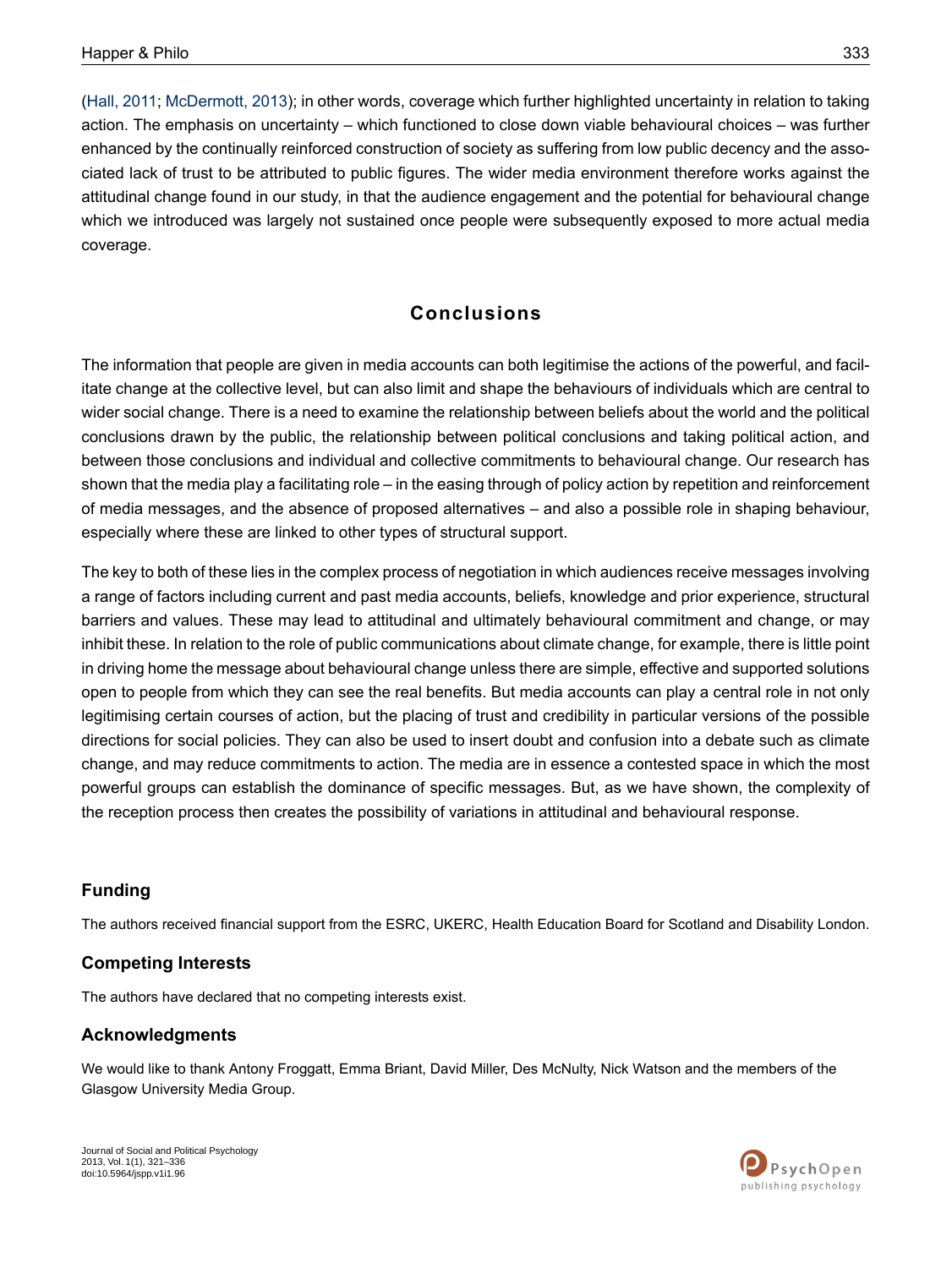#### **References**

<span id="page-13-14"></span>Blake, J. (1999). Overcoming the 'value-action gap' in environmental policy: Tensions between national policy and local experience. *Local Environment, 4*(3), 257-278.

<span id="page-13-8"></span>[http://fennerschoollectures.anu.edu.au/lectures/2009/ENVS3028/Blake%201999.pdfd](http://fennerschoollectures.anu.edu.au/lectures/2009/ENVS3028/Blake%201999.pdf)oi[:10.1080/13549839908725599](http://dx.doi.org/10.1080/13549839908725599)

- <span id="page-13-9"></span>Boykoff, M. T. (2011). *Who speaks for the climate? Making sense of media reporting on climate change*. Cambridge, United Kingdom: Cambridge University Press.
- <span id="page-13-10"></span>Boykoff, M. T., & Boykoff, J. M. (2004). Balance as bias: Global warming and the US prestige press. *Global Environmental Change, 14*, 125-136. doi[:10.1016/j.gloenvcha.2003.10.001](http://dx.doi.org/10.1016/j.gloenvcha.2003.10.001)
- <span id="page-13-5"></span>Boykoff, M. T., & Boykoff, J. M. (2007). Climate change and journalistic norms: A case-study of US mass-media coverage. *Geoforum, 38*, 1190-1204. doi[:10.1016/j.geoforum.2007.01.008](http://dx.doi.org/10.1016/j.geoforum.2007.01.008)
- <span id="page-13-7"></span>Briant, E., Philo, G., & Watson, N. (2011). *Bad news for disabled people: How the newspapers are reporting disability* (Report). Retrieved from Inclusion London website: [http://www.inclusionlondon.co.uk/domains/inclusionlondon.co.uk/local/media/downloads/bad\\_news\\_for\\_disabled\\_people\\_pdf.pdf](http://www.inclusionlondon.co.uk/domains/inclusionlondon.co.uk/local/media/downloads/bad_news_for_disabled_people_pdf.pdf)
- <span id="page-13-6"></span>Department of Work and Pensions (DWP). (2013). *Fraud and error in the benefit system: Preliminary 2012/13 estimates (Great Britain)* (Report). Retrieved from [https://www.gov.uk/government/uploads/system/uploads/attachment\\_data/file/208563/FEM\\_1213P.pdf](https://www.gov.uk/government/uploads/system/uploads/attachment_data/file/208563/FEM_1213P.pdf)
- <span id="page-13-12"></span><span id="page-13-0"></span>Elliot, L., & Atkinson, D. (2008, June 2). The Gods that failed; how blind faith in markets has cost us our future. *The Guardian.* Retrieved from <http://www.theguardian.com/business/2008/jun/02/globaleconomy.globalrecession>
- Fairclough, N. (2003). *Analyzing discourse*. London, United Kingdom: Routledge.
- <span id="page-13-15"></span>Fischer, D. (2011, January 3). 2010 in review: The year climate coverage 'fell off the map'. *The Daily Climate*. Retrieved from <http://wwwp.dailyclimate.org/tdc-newsroom/2011/01/climate-coverage>
- <span id="page-13-2"></span><span id="page-13-1"></span>Fischer, D. (2013, January 2). Climate coverage, dominated by weird weather, falls further in 2012. *The Daily Climate.* Retrieved from <http://wwwp.dailyclimate.org/tdc-newsroom/2013/01/2012-climate-change-reporting>
- <span id="page-13-11"></span><span id="page-13-3"></span>Glasgow University Media Group. (1976). *Bad news*. London, United Kingdom: Routledge and Kegan Paul.
- Glasgow University Media Group. (1980). *More bad news*. London, United Kingdom: Routledge and Kegan Paul.

<span id="page-13-16"></span>Glasgow University Media Group. (1982). *Really bad news.* London, United Kingdom: Writers and Readers.

- <span id="page-13-13"></span>Goldenberg, S. (2013, February 15). Media campaign against windfarms funded by anonymous conservatives. *The Guardian*. Retrieved from <http://www.guardian.co.uk/environment/2013/feb/15/media-campaign-windfarms-conservatives>
- Hall, J. (2011, November 24). Households face rising energy bills due to green taxes. *The Telegraph*. Retrieved from <http://www.telegraph.co.uk/earth/energy/8911657/Households-face-rising-energy-bills-due-to-green-taxes.html>
- <span id="page-13-4"></span>Happer, C., Philo, G., & Froggatt, A. (2012). *Climate change and energy security: Assessing the impact of information and its delivery on attitudes and behaviours*. (UKERC Project Final Report UKERC/RR/HQ/2012/002). Retrieved from UK Energy Research Centre website:

[http://www.chathamhouse.org/sites/default/files/public/Research/Energy,%20Environment%20and%20Development/](http://www.chathamhouse.org/sites/default/files/public/Research/Energy,%20Environment%20and%20Development/1212ukerc_climatechange.pdf) [1212ukerc\\_climatechange.pdf](http://www.chathamhouse.org/sites/default/files/public/Research/Energy,%20Environment%20and%20Development/1212ukerc_climatechange.pdf)

Herman, E., & Chomsky, N. (1994). *Manufacturing consent: The political economy of the mass media*. New York, NY: Vintage.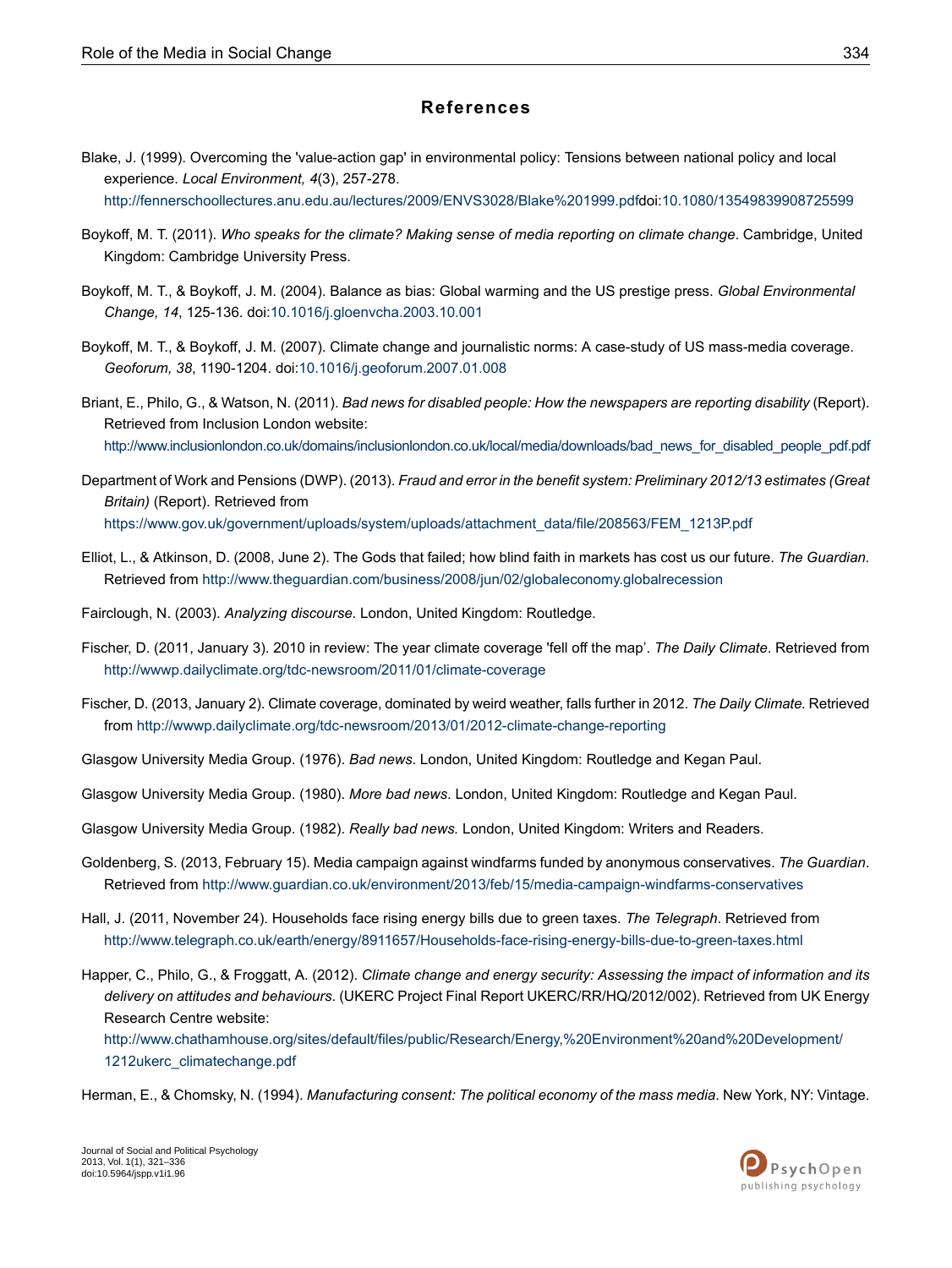- <span id="page-14-11"></span>Hutton, W. (2008, October 5). This terrifying moment is our one chance for a new world. *The Observer.* Retrieved from <http://www.guardian.co.uk/business/2008/oct/05/banks.marketturmoil>
- <span id="page-14-13"></span>ICM/Sunday Telegraph (2012, June). *ICM/Sunday Telegraph Wisdom Index 2.* Retrieved from <http://www.icmresearch.com/icmsunday-telegraph-wisdom-index-2-june-2012>
- <span id="page-14-16"></span>Kitzinger, J. (1990). Audience understandings of AIDS media messages: A discussion of methods. *Sociology of Health & Illness, 12*(3), 319-335. doi[:10.1111/1467-9566.ep11347258](http://dx.doi.org/10.1111/1467-9566.ep11347258)
- <span id="page-14-19"></span><span id="page-14-17"></span>Kitzinger, J. (1993). Understanding AIDS: Media messages and what people know about Acquired Immune Deficiency Syndrome. In J. Eldridge (Ed.), *Getting the message* (pp. 271-304). London, United Kingdom: Routledge.
- <span id="page-14-18"></span>McDermott, N. (2013, April 1). £286 green tax on energy. *The Daily Mail*. Retrieved from [http://www.dailymail.co.uk/news/article-2299652/286-green-tax-energy-bills-But-ministers-insist-efficient](http://www.dailymail.co.uk/news/article-2299652/286-green-tax-energy-bills-But-ministers-insist-efficient-appliances-SAVE-money.html)[appliances-SAVE-money.html](http://www.dailymail.co.uk/news/article-2299652/286-green-tax-energy-bills-But-ministers-insist-efficient-appliances-SAVE-money.html)
- <span id="page-14-3"></span>Miller, D. (1998). Promotional strategies and media power. In A. Briggs & P. Cobley (Eds.), *The media: An introduction* (pp. 65-80). London, United Kingdom: Longman.
- <span id="page-14-4"></span>Miller, D., & Dinan, W. (2000). The rise of the PR industry in Britain 1979-1998. *European Journal of Communication, 15*(1), 5-35. doi:[10.1177/0267323100015001001](http://dx.doi.org/10.1177/0267323100015001001)
- <span id="page-14-15"></span>Miller, D., & Dinan, W. (2009). Journalism, public relations and spin. In K. Wahl-Jorgense & T. Hanitzsch (Eds.), *Handbook of journalism studies* (pp. 250-264). New York, NY: Routledge.
- <span id="page-14-10"></span><span id="page-14-8"></span>Monbiot, G. (2013, February 18). The educational charities that do PR for the rightwing ultra-rich. *The Guardian.* Retrieved from <http://www.guardian.co.uk/commentisfree/2013/feb/18/charities-pr-rightwing-ultra-rich>
- <span id="page-14-5"></span>Philo, G. (1990). *Seeing and believing: The influence of television*. London, United Kingdom: Routledge.
- <span id="page-14-0"></span>Philo, G. (1995). Television politics the rise of the New Right. In G. Philo (Ed.), *Glasgow Media Group Reader* (Vol. 2; pp. 198-224). London, United Kingdom: Routledge.
- <span id="page-14-12"></span>Philo, G. (Ed.). (1996). *Media and mental distress.* London, United Kingdom: Longman.
- <span id="page-14-6"></span>Philo, G. (2008). Active audiences and the construction of public knowledge. *Journalism Studies, 9*(4), 535-544. doi:[10.1080/14616700802114217](http://dx.doi.org/10.1080/14616700802114217)
- <span id="page-14-7"></span>Philo, G. (2010, August 15). Deficit crisis: Let's really be in it together. *The Guardian*. Retrieved from <http://www.guardian.co.uk/commentisfree/2010/aug/15/deficit-crisis-tax-the-rich>
- <span id="page-14-9"></span><span id="page-14-1"></span>Philo, G., & Berry, M. (2004). *Bad news from Israel*. London, United Kingdom: Pluto.
- Philo, G., & Berry, M. (2011). *More bad news from Israel*. London, United Kingdom: Pluto Press.
- <span id="page-14-2"></span>Philo, G., Briant, E., & Donald, P. (in press). *Bad news for refugees*. London, United Kingdom: Pluto.
- <span id="page-14-14"></span>Philo, G., Miller, D., & Happer, C. (in press). Circuits of communication and structures of power: The sociology of the mass media. In M. Holborn (Ed.), *Contemporary sociology.* London, United Kingdom: Polity.
- Van Dijk, T. A. (1998). Opinions and ideologies in the press. In A. Bell & P. Garrett (Eds.), *Approaches to media discourse* (pp. 21-63). Oxford, United Kingdom: Blackwell.

YouGov/ITN. (2010, November). *YouGov/ITNSurvey results*. Retrieved from [http://cdn.yougov.com/today\\_uk\\_import/YG-Archives-Pol-ITN-ChangesBenefits-101110.pdf](http://cdn.yougov.com/today_uk_import/YG-Archives-Pol-ITN-ChangesBenefits-101110.pdf)